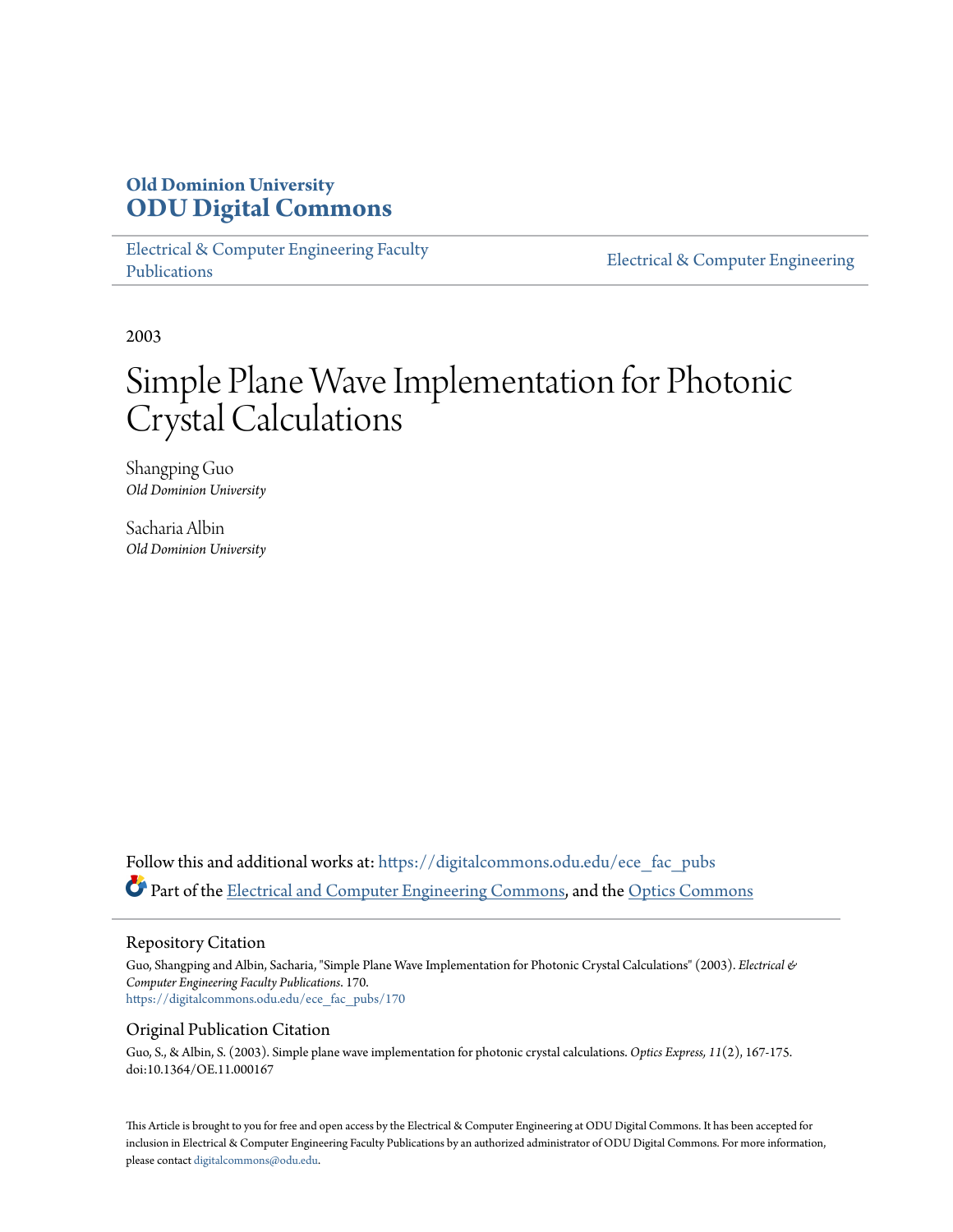## **Simple plane wave implementation for photonic crystal calculations**

#### **Shangping Guo and Sacharia Albin**

*Photonics Laboratory, Department of Electrical & Computer Engineering, Old Dominion University, Norfolk, Virginia 23529 [sguox002@odu.edu](mailto:sguox002@odu.edu)*

**Abstract:** A simple implementation of plane wave method is presented for modeling photonic crystals with arbitrary shaped 'atoms'. The Fourier transform for a single 'atom' is first calculated either by analytical Fourier transform or numerical FFT, then the shift property is used to obtain the Fourier transform for any arbitrary supercell consisting of a finite number of 'atoms'. To ensure accurate results, generally, two iterating processes including the plane wave iteration and grid resolution iteration must converge. Analysis shows that using analytical Fourier transform when available can improve accuracy and avoid the grid resolution iteration. It converges to the accurate results quickly using a small number of plane waves. Coordinate conversion is used to treat non-orthogonal unit cell with non-regular 'atom' and then is treated by standard numerical FFT. MATLAB source code for the implementation requires about less than 150 statements, and is freely available at http://www.lions.odu.edu/~sguox002.

©2003 Optical Society of America

**OCIS codes**: (350.3950) Micro-optics

#### **References and links**

- 1. S. G. Johnson and J. D. Joannopoulos, "Block iterative frequency-domain methods for Maxwell's equations in a planewave basis," Opt. Express **8,** 173-190 (2001),
- <http://www.opticsexpress.org/abstract.cfm?URI=OPEX-8-3-173> 2. K. M. Leung, "Plane wave calculation of photonic band structures" in *Photonic band gaps and* 
	- *localizations*, C. M. Soukoulis. ed. (Plenum Press NY 1993).
- 3. K. M. Ho, C. T. Chan, and C. M. Soukoulis, "Existence of a photonic gap in periodic dielectric structures," Phys. Rev. Lett. **65,** 3152-3155 (1990).
- 4. R. D. Meade, A. M. Rappe et al., "Accurate theoretical analysis of photonic band gap materials," Phys. Rev. **B 48,** 8434-8437 (1993).
- 5. K. M. Leung and Y. F. Liu, "Full vector wave calculation of photonic band structures in FCC dielectric media," Phys. Rev. Lett. **65,** 2646-2649 (1990).
- 6. D. C. Champeney, *Fourier transforms and their physical applications* (Academic Press, 1973) Chap. 3.
- 7. Geoge Arfken, *Mathematical methods for physicists*, 3rd edition, (Academic Press, 1985), Chap. 2.
- 8. A. J. Ward, J. B. Pendry, "Refraction and geometry in Maxwell's equations," J. Mod. Opt. **43**, 773-793 (1996)
- 9. D. Hermann et al., "Photonic band structure computations," Opt. Express **8**, 167-172 (2001), <http://www.opticsexpress.org/abstract.cfm?URI=OPEX-8-3-167>
- 10. J. D..Joannopoulos et al., *Photonic crystals Molding the flow of light* ( Princeton University Press 1995).
- 11. P. R. Villeneuve, S. Fan et al., "Microcavities in photonic crystals: mode symmetry, tunability, and coupling efficiency," Phys. Rev. **B 54,** 7837-7842 (1996).

#### **1. Introduction**

The plane wave method (PWM) is often used for photonic crystal modeling since it can yield accurate and reliable results. This method requires intensive computations for complicated systems, involving thousands of plane waves, and places a high demand on computer

(C) 2003 OSA 27 January 2003 / Vol. 11, No. 2 / OPTICS EXPRESS 167 #1953 - \$15.00 US Received December 19, 2002; Revised January 21, 2003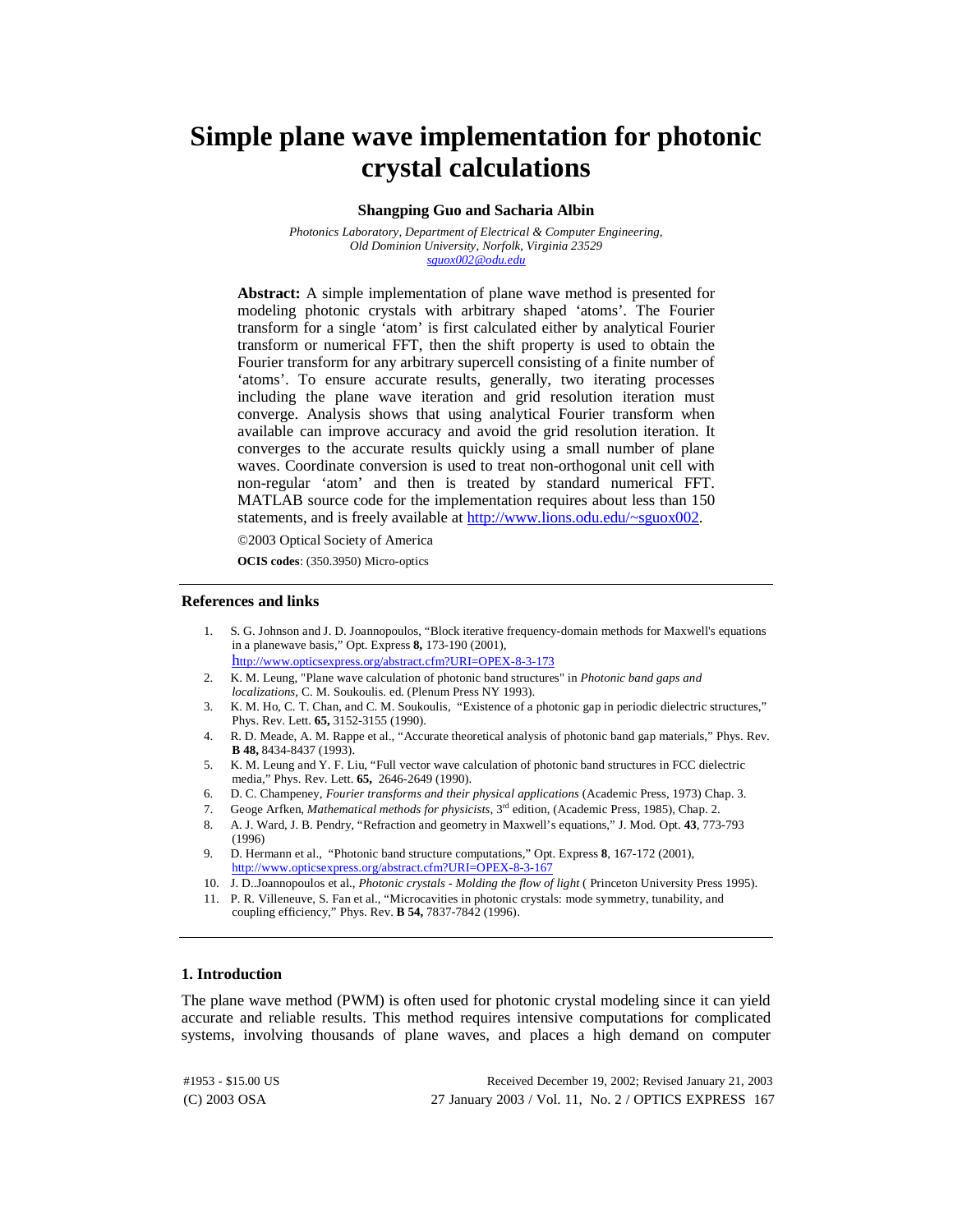resources and time [1]. There is a tradeoff between the computing time and accuracy. In this paper, we present a simple and fast implementation method using MATLAB, utilizing its abundant functions for numerical analysis and graphics. The whole program may have less than 150 statements for performing the calculations and graphical output. However, the computing time and accurately can be much improved. The key point is to obtain the Fourier transform of the unit cell as accurate as possible. For commonly used 'atoms' with regular shapes, such as square, rectangular, circular cylinders, cubes and spheres, we use the analytical Fourier transform; there is no need to do a numerical Fast Fourier Transform (FFT), avoiding the step of dividing the space into small grids. The computation time is effectively reduced and accuracy can be improved. For a finite sized supercell, the Fourier transform is obtained using the shift property.

#### **2. Theory of PWM**

The PWM is illustrated in several papers [2-5]. Here, we summarize the theory very briefly. Maxwell's equations in a transparent, time-invariant, source free and non-permeable  $(\mu = \mu_0)$ space can be rewritten as Helmholz's equation:

$$
\nabla \times \frac{1}{\varepsilon(r)} \nabla \times \vec{H}(r) = \frac{\omega^2}{c^2} \vec{H}(r)
$$
 (1)

where  $\varepsilon(r)$  is the dielectric function,  $\omega$  is the angular frequency and *c* is the speed of light in vacuum.

In an infinite periodic photonic crystal, using Bloch's theorem, a mode in a periodic structure can be expanded as a sum of infinite number of plane waves:

$$
\vec{H}(r) = \sum_{\vec{G},\lambda} h_{G,\lambda} \hat{e}_{\lambda} e^{i(\vec{k} + \vec{G})\cdot \vec{r}}
$$
 (2)

where  $\lambda = 1, 2, \vec{k}$  is the wave vector of the plane wave,  $\vec{G}$  is the reciprocal lattice vector,  $\hat{e}_{\lambda}$ represents the two unit axis perpendicular to the propagation direction  $\vec{k} + \vec{G} \cdot (\hat{e}_1, \hat{e}_2, \vec{k} + \vec{G})$ are perpendicular to each other.  $h_{G,\lambda}$  is the coefficient of the *H* component along the axes  $\hat{e}_{\lambda}$ .

Using the Fourier transform, the dielectric function can be written as:  
\n
$$
\varepsilon(r) = \sum_{\vec{G}} \varepsilon_G e^{i\vec{G}\cdot\vec{r}} \quad \varepsilon_G = \frac{1}{V} \iiint_{\Omega} \varepsilon(r) e^{-i\vec{G}\cdot\vec{r}} d\Omega
$$
\n(3)

where  $\Omega$  is the unit cell and *V* is the volume of the unit cell.

Finally, Helmholz's equation can be transformed to an algebraic form [6]:

$$
\sum_{G'} \left| \vec{k} + \vec{G} \right| \left| \vec{k} + \vec{G}' \right| \varepsilon^{-1} \left( \vec{G} - \vec{G}' \right) \begin{bmatrix} \hat{e}_2 \cdot \hat{e}'_2 & -\hat{e}_2 \cdot \hat{e}'_1 \\ -\hat{e}_1 \cdot \hat{e}'_2 & \hat{e}_1 \cdot \hat{e}'_1 \end{bmatrix} \begin{bmatrix} h_{1,G'} \\ h_{2,G'} \end{bmatrix} = \frac{\omega^2}{c^2} \begin{bmatrix} h_{1,G} \\ h_{2,G} \end{bmatrix}.
$$
 (4)

This is a standard eigenvalue problem and it can be solved using a standard eigen-solver. For 1D and 2D cases, the equation can be simplified.

#### **3. Implementation**

For simplicity, we assume there is only one kind of 'atom' in a photonic crystal and the number of 'atoms' in the unit cell or supercell is finite. Once the unit cell or supercell is determined, the set of reciprocal lattice vector  $\vec{G}$  and unit vectors  $\hat{e}_1$ ,  $\hat{e}_2$  can be calculated easily. The key part is to obtain the Fourier coefficient matrix  $\varepsilon(\vec{G}-\vec{G}')$  according to Eq.(3). It is obtained by calculating the Fourier coefficient of a single atom first using analytical or numerical Fourier transform, and then calculating the Fourier coefficients for the supercell using shift property, finally re-arranging to get the coefficients  $\varepsilon(\vec{G}-\vec{G}')$  and inversing to get  $\varepsilon^{-1}(\vec{G}-\vec{G}')$ .

| #1953 - \$15.00 US | Received December 19, 2002; Revised January 21, 2003  |
|--------------------|-------------------------------------------------------|
| (C) 2003 OSA       | 27 January 2003 / Vol. 11, No. 2 / OPTICS EXPRESS 168 |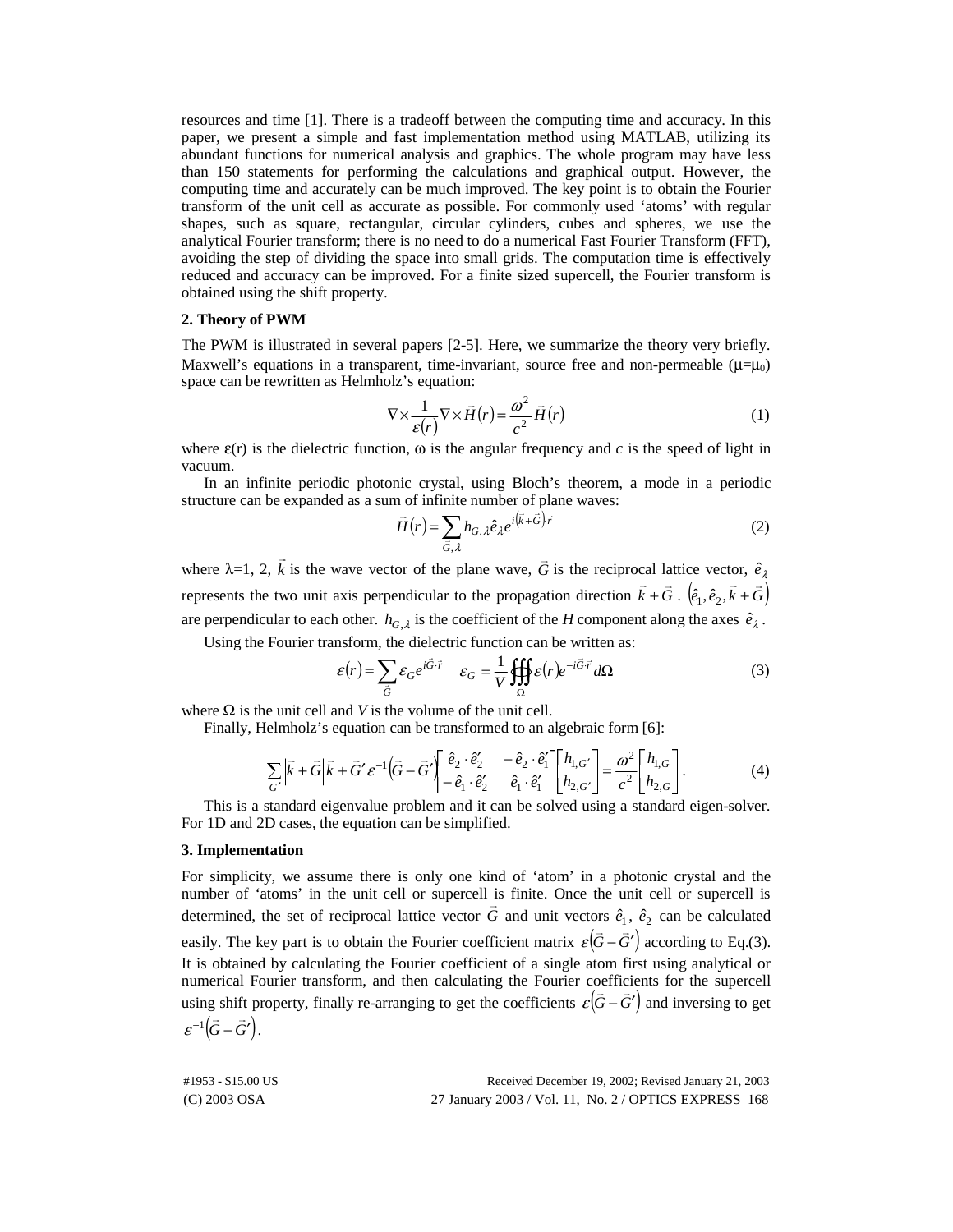#### *3.1 'Atoms' with regular shape*

It is advantageous to use analytical Fourier transform when available. We illustrate this using the 2D photonic crystals with the most commonly used circular cylinder. The same procedure can be followed for other shapes and their Fourier transforms can be found in Ref. [6].

Assuming the radius of the cylinder is *R*, the dielectric constant for the cylinder is  $\varepsilon_n$ , the background dielectric constant is  $\varepsilon_b$ , the lattice structure can be represented by the two lattice basis vector  $\vec{a}_1$  and  $\vec{a}_2$ . The area of the unit cell is calculated as  $A = |\vec{a}_1 \times \vec{a}_2|$ , the Fourier transform of the unit cell is:

$$
\varepsilon(G) = \varepsilon_b \delta(G) + (\varepsilon_a - \varepsilon_b) \frac{2\pi R^2}{A} \frac{J_1(GR)}{GR} = \varepsilon_b \delta(G) + 2(\varepsilon_a - \varepsilon_b) f \frac{J_1(GR)}{GR}
$$
(5)

where  $J_1$  is the 1<sup>st</sup> order Bessel function, *G* is the modulus of  $\vec{G}$ , *f* is a fraction parameter:

$$
f = Vol_{atom} / Vol_{cell} \tag{6}
$$

Here the advantage is that in different lattice geometries, the Fourier transform is the same as in Eq. (5) except that the values of *f* and *G* are different.

#### *3.2 'Atoms' with arbitrary shape*

When atom shape is not regular, only numerical FFT can be used. To use FFT in a nonorthogonal lattice, a non-orthogonal unit cell is first converted to an orthogonal cell using coordinate conversion as illustrated below.

In Cartesian coordinate system, the three basis vectors in real space  $\vec{a}_1, \vec{a}_2, \vec{a}_3$  are:

$$
\vec{a}_1 = a_{1x}\hat{x} + a_{1y}\hat{y} + a_{1z}\hat{z} \n\vec{a}_2 = a_{2x}\hat{x} + a_{2y}\hat{y} + a_{2z}\hat{z} ,\n\vec{a}_3 = a_{3x}\hat{x} + a_{3y}\hat{y} + a_{3z}\hat{z}
$$
\n(7)

The dielectric function in the unit cell is  $\varepsilon(r)$  and the column vector is  $\vec{r} = m\vec{a}_1 + n\vec{a}_2 + l\vec{a}_3$ , where *m*, *n* and *l* are coordinates along the basis vectors. In Cartesian coordinates:

 $|r^2|$ 

$$
\vec{r} = (ma_{1x} + na_{2x} + la_{3x})\hat{x} + (ma_{1y} + na_{2y} + la_{3y})\hat{y} + (ma_{1z} + na_{2z} + la_{3z})\hat{z}
$$
(8)

So we have: 
$$
\left|r^2\right| = \vec{r}^T \left[g\right] \vec{r}
$$
 (9)

where

$$
[g] = \begin{bmatrix} a_{1x} & a_{1y} & a_{1z} \\ a_{2x} & a_{2y} & a_{2z} \\ a_{3x} & a_{3y} & a_{3z} \end{bmatrix} \begin{bmatrix} a_{1x} & a_{2x} & a_{3x} \\ a_{1y} & a_{2y} & a_{3y} \\ a_{1z} & a_{2z} & a_{3z} \end{bmatrix}
$$
 (10)

[*g*] is called the metric for the oblique coordinates [7, 8].

 $\Gamma$ 

In Fig. 1 we show how these conversions are applied in the case of two examples: A circular cylinder in a triangular lattice is converted to an oblique elliptical cylinder in a square lattice as shown in Fig.1(a), while Fig.1(b) shows the conversion of an elliptical cylinder in a triangular lattice. The resulting band diagram for a photonic crystal of elliptical atoms illustrated in Fig.1(b) is shown in Fig.1(c) using appropriate material and structural parameters for GaAs. The conversion can be conveniently applied to treat photonic crystal fiber with non-regular shaped 'atoms' such as the one with elliptical air holes.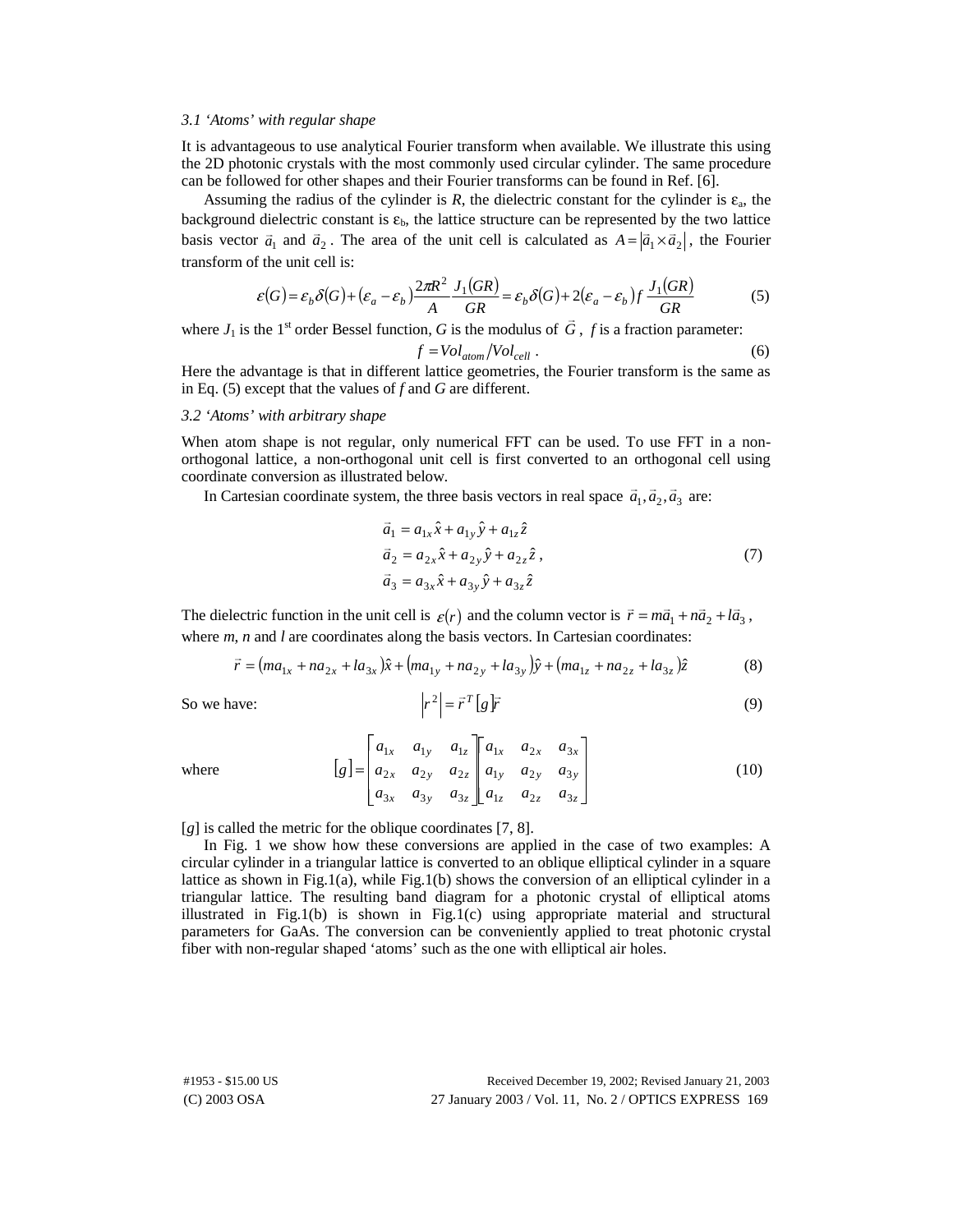

Fig. 1. (a) Conversion of a triangular lattice with a circular cylinder 'atom'; (b) Conversion of a triangular lattice with an elliptical cylinder 'atom'; (c) TE band structure of a 2D triangular lattice with elliptical air holes in GaAs. Data used:  $R_x = 0.28a$ ,  $R_y = 0.14a$ ,  $\epsilon_{\rm s} = 13$ ,  $\epsilon_{\rm b} = 1.0$ .

#### *3.3 Shift property of Fourier transform*

Assuming the Fourier transform of a single atom  $\varepsilon(r)$  is known as  $\varepsilon_G$ , if  $\varepsilon(r)$  is shifted by an amount  $r_0$ , then its Fourier transform must be multiplied by  $e^{i\vec{k}\cdot\vec{r}_0}$  [6] which we call shift property here:

$$
\varepsilon(\vec{r} + \vec{r}_0) \leftrightarrow e^{i\vec{G}\cdot\vec{r}_0} \varepsilon_G. \tag{11}
$$

Therefore, for a supercell with several atoms in periodic or random positions, the Fourier transform can be obtained using addition and subtraction:

$$
\sum_{r_i} \varepsilon(\vec{r} + \vec{r}_i) \Longleftrightarrow \sum_{r_i} e^{i\vec{G}\cdot\vec{r}_i} \varepsilon_G , \qquad (12)
$$

where  $\vec{r}_i$  is the location of 'atom' *i* in the supercell.

Equations (11-12) are especially suitable for supercell method, such as the photonic crystal with defects. We can obtain the accurate Fourier coefficients of the supercell at the required *G* grid points by doing simple additions and subtractions, requiring only the Fourier coefficients of each single kind of atom. This is especially advantageous for a large supercell with many periodic or random atoms in it.

As an example, we show below how the 3D diamond lattice is worked out:

The diamond lattice is a complex FCC lattice with two spherical atoms in the primitive cell. Assuming the length of the simple cubic side is *a*, the primitive lattice vector basis are defined as  $\vec{a}_1 = [0,1,1]a/2, \vec{a}_2 = [1,0,1]a/2, \vec{a}_3 = [1,1,0]a/2$ . The locations of the two atoms in the primitive cell are chosen as  $\vec{r}_0 = [-1,-1,-1]a/8$  and  $\vec{r}_1 = [1,1,1]a/8$  to keep inversion symmetry. The primitive reciprocal lattice vectors  $\vec{b}_1, \vec{b}_2, \vec{b}_3$  are calculated according to (5) in Appendix B of Ref. [10].

| #1953 - \$15.00 US | Received December 19, 2002; Revised January 21, 2003  |
|--------------------|-------------------------------------------------------|
| $(C)$ 2003 OSA     | 27 January 2003 / Vol. 11, No. 2 / OPTICS EXPRESS 170 |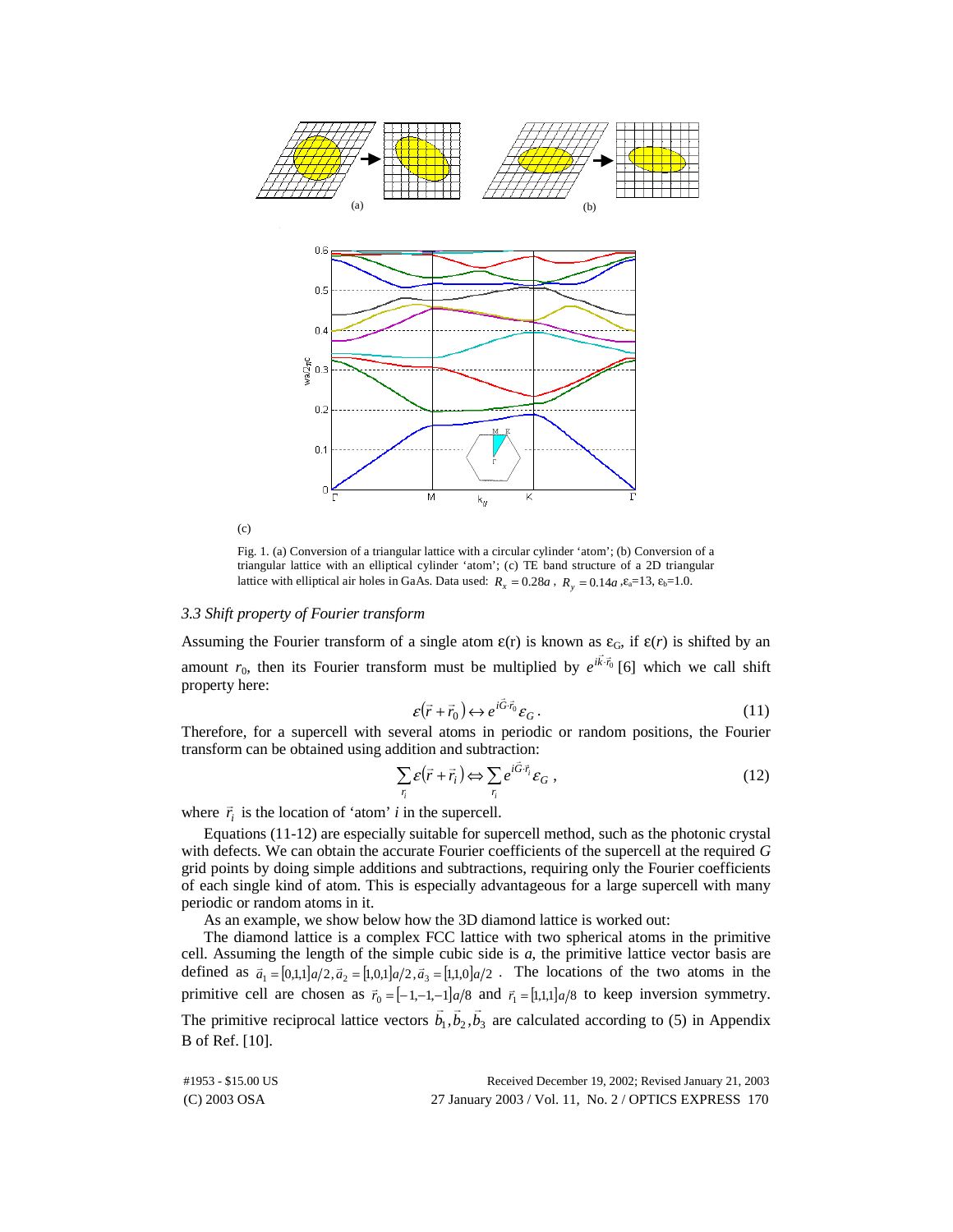Using shift property and Fourier transform for a sphere, the Fourier coefficient at the reciprocal lattice grid is expressed as:

$$
\varepsilon(\vec{G}) = 3f(\varepsilon_a - \varepsilon_b) \left( \frac{\sin GR - GR \cos GR}{(GR)^3} \right) \cos(\vec{G} \cdot \vec{r}_0)
$$
(13)

where *R* is the radius of the sphere,  $f = 2 \times \frac{4}{3} \pi R^3 / V$  and  $V = |\vec{a}_1 \cdot \vec{a}_2 \times \vec{a}_3|$ .

In Fig. 2 we show the band structure for  $R = \sqrt{3}/8a$ ,  $\varepsilon_a = 13$ ,  $\varepsilon_b = 1$  using our simple program with 343 plane waves, which is in excellent agreement with the result in Ref. [3]. In this paper, the set of G is chosen as  $\vec{G} = n_1 \vec{b}_1 + n_2 \vec{b}_2 + n_3 \vec{b}_3$ ,  $|n_i| \le n$  and in this example *n*=3.



Fig. 2. Band structure of a 3D diamond lattice using 343 plane waves for this calculation, the inset shows the unit cell of the diamond lattice.

#### **4. Convergence, accuracy and stability**

We performed the TM/TE band calculation for an ideal triangular lattice with air holes in GaAs. The radius of the air hole is 0.28*a*, where *a* is the lattice constant, and the dielectric constant for GaAs is 13.0. All the eigen-frequencies with *k*-point located at **M** (see the inset of Fig. 1(c)) are calculated.

Figures 3 and 4 show the convergence for TM and TE modes as a function of the number of plane waves with different mesh resolutions. Two methods are compared: the analytical Fourier transform and FFT with each grid point averaged by a 10x10 submesh. The iteration error is calculated as  $norm[X(n) - X(n-1)]$ , where  $X(n)$  is the eigen-frequency vector of the first 10 bands for the *n*th iteration, and the number of plane waves used is  $N_{\text{PW}}=(2n+1)^2$ .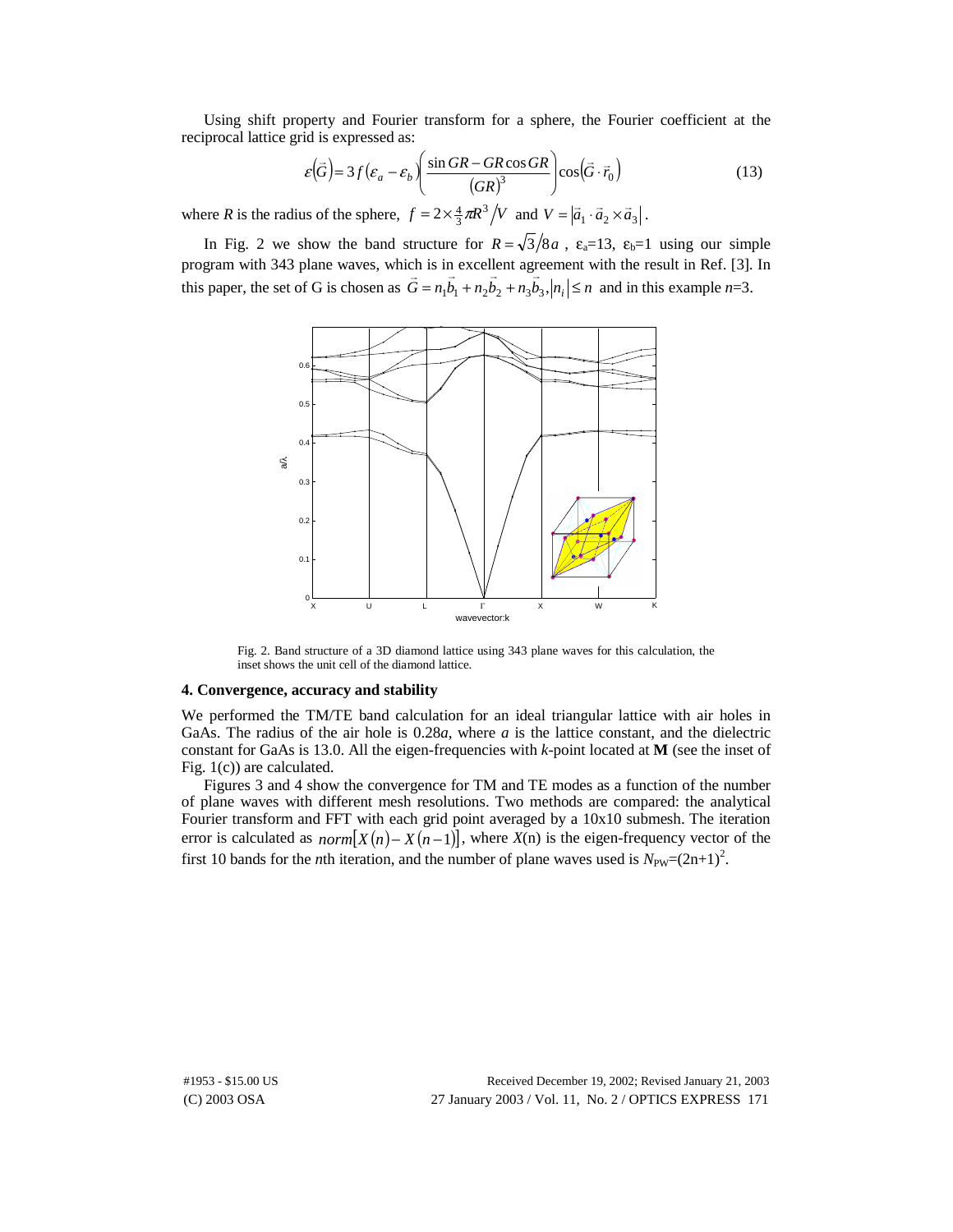

Fig. 3. Convergence of TM mode. (a) Convergence of the first band. (b) The iteration errors for the first 10 bands. A uniform mesh with different resolution is used to represent the unit cell, and each grid is averaged by a 10x10 submesh.



Fig. 4. Convergence of TE mode. (a) Convergence of the first band. (b) The iteration errors for the first 10 bands. A uniform mesh with different resolution is used to represent the unit cell, and each grid is averaged by a 10x10 submesh.

In Fig. 3 and Fig. 4, there exist two converging processes: number of plane waves and mesh resolution. These two processes are almost independent of each other. To achieve accurate results, both convergences must be reached. The iteration errors shown in these two figures are not enough to determine whether the accurate values are achieved, since they represent only one process. When a fine enough mesh and enough number of plane waves are used, the frequencies converge to the accurate values. The mesh grid number does not need to be the same as the number of plane waves as in Ref. [4], since that makes the computation too large. In our case, the number of plane waves is always much smaller than the grid number.

(C) 2003 OSA 27 January 2003 / Vol. 11, No. 2 / OPTICS EXPRESS 172 #1953 - \$15.00 US Received December 19, 2002; Revised January 21, 2003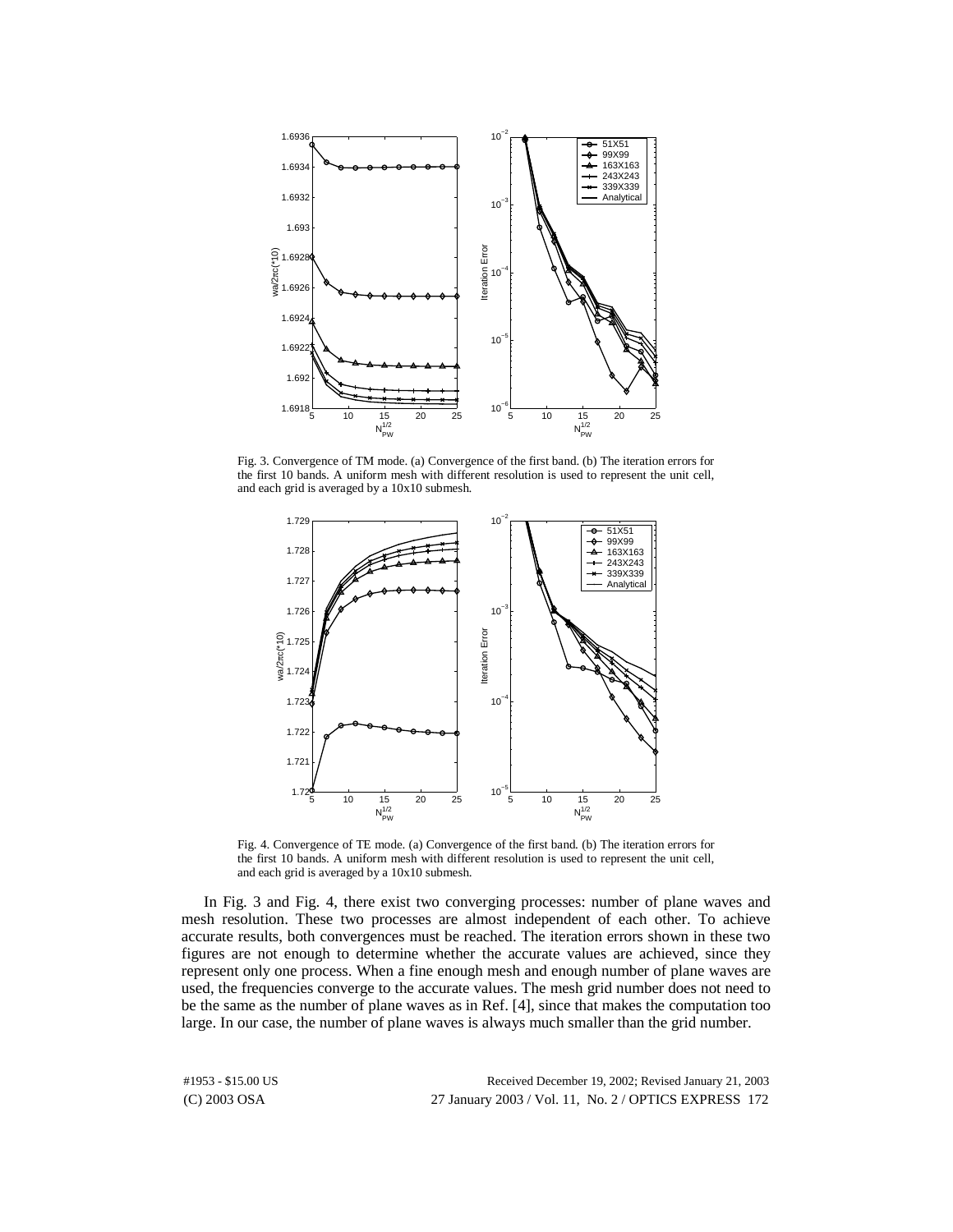Analytical method has only one converging process; numerical FFT and mesh formation procedures are not required. Therefore, analytical method has higher accuracy for the same number of plane waves than FFT; it can be faster and save a lot of memory and computation time. It may be advantageous especially for 3D cases when the problem size is large and computation is long. The reason why analytical method converges a little bit slower than FFT with a certain mesh resolution (see the iteration error) is probably due to the Gibbs' phenomenon in Fourier series.



Fig. 5. Eigen frequency convergence as a function of grid resolution for TM mode in a 2D triangular lattice. 225 plane waves are used for this calculation. Line with 'o': grid is averaged by a 10x10 submesh; line with '+':not averaged.



Fig. 6. Eigen frequency convergence as a function of grid resolution for TE mode in a 2D triangular lattice. 225 plane waves are used for this calculation. Line with 'o': grid is averaged by a 10x10 submesh; line with '+': not averaged.

(C) 2003 OSA 27 January 2003 / Vol. 11, No. 2 / OPTICS EXPRESS 173 #1953 - \$15.00 US Received December 19, 2002; Revised January 21, 2003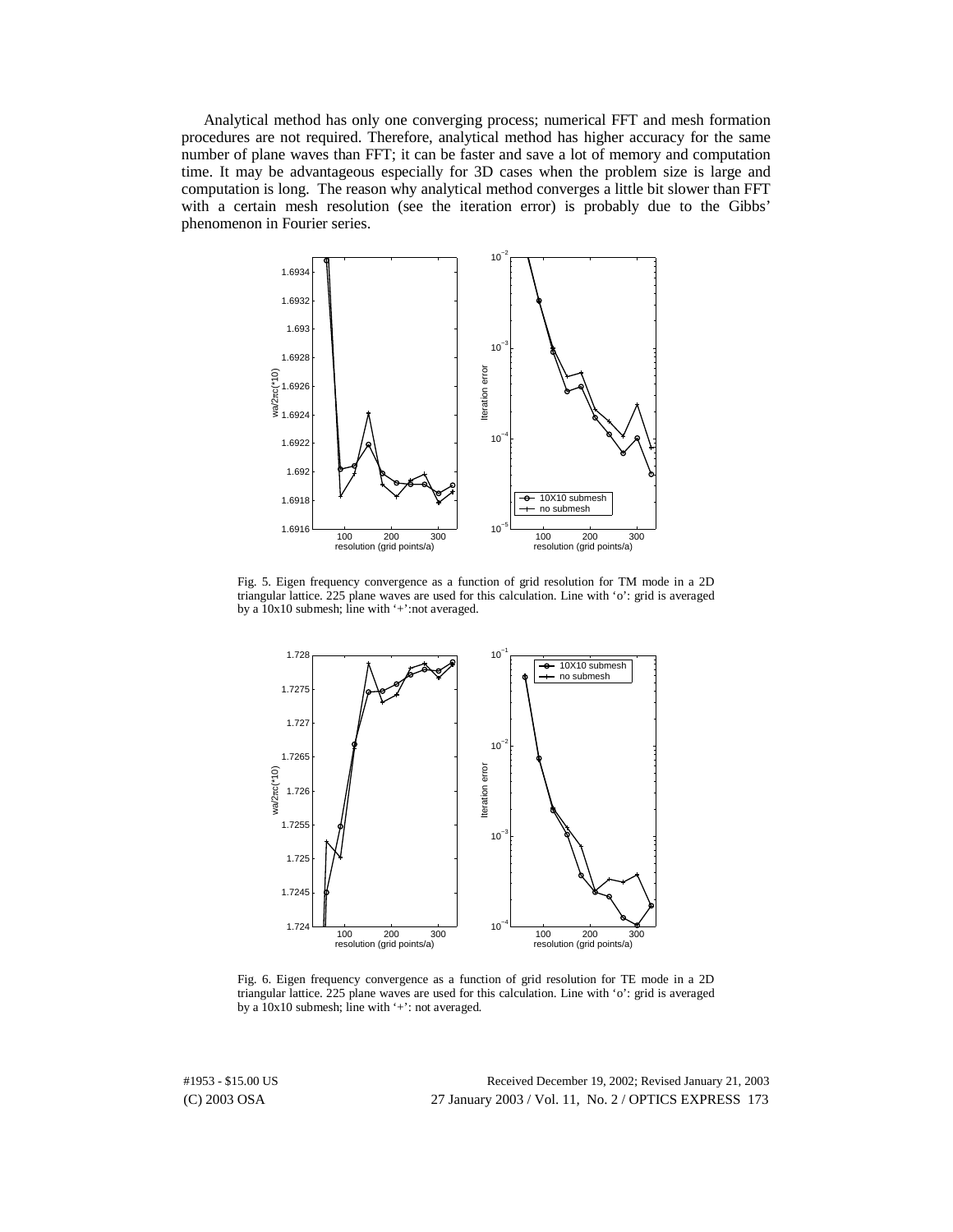Also, Figs. 5 and 6 respectively show the convergence for TM and TE with mesh resolution using FFT approach; both of them show some oscillations, leading to difficulty in convergence. The effect of averaging at each grid point using a finite mesh is also shown. The convergence is improved by some degree using averaging.

In addition, we compare our results using analytical Fourier coefficients with those by Hermann et al. [9], as shown in Table 1. The computing time for their methods is measured on different computers.

| Method         | Grid                     | # <sub>of</sub>          | Band 1 at | Band 2 at | Band 3 at | Band 4 at | CPU-       |
|----------------|--------------------------|--------------------------|-----------|-----------|-----------|-----------|------------|
|                |                          | <b>PWs</b>               | X         | х         | X         | X         | $time(s)*$ |
| Analytical FT  | $\overline{\phantom{a}}$ | 169                      | 0.15071   | 0.18778   | 0.31852   | 0.36231   | 2.60       |
| Analytical FT  | $\overline{\phantom{a}}$ | 225                      | 0.15071   | 0.18778   | 0.31851   | 0.36229   | 5.06       |
| Our FFT        | 243X243                  | 169                      | 0.15073   | 0.18781   | 0.31855   | 0.36240   | 33.10      |
| <b>PWM</b> [9] | 40X40                    | $\overline{\phantom{0}}$ | 0.15163   | 0.19066   | 0.31962   | 0.36678   | 99.80      |
| Multigrid [9]  | 256X256                  | ۰                        | 0.15071   | 0.18778   | 0.31851   | 0.36219   | 47.60      |

\* Measured on a Sun Sparc 400MHz UNIX machine as a telnet user, which may vary with load. - means no data.

The advantage of using analytical Fourier Transform is evident from Table 1. It requires a small number of plane waves, yet produces accurate results, and converges quickly. The method is even better when some very small features exist in the lattice, where FFT needs larger mesh to reflect all the details.

An example of a heavier computation is shown for a defective photonic crystal: a square lattice with alumina rods in air with the center rod absent. The dielectric constant for alumina is 8.9, and the radius of the rod is 0.2*a*, where *a* is the lattice constant. A 7x7 supercell is used to approximate the crystal structure. The defect frequency in the band gap at  $k=(0,0,0)$  was calculated using different number of plane waves. The Fourier transform of this 7x7 supercell is easily obtained using Eq. (5) and Eqs. (11-12). The calculated defect frequencies are listed in Table 2. The iteration error is calculated as  $norm[X(n) - X(n-1)]$ , where  $X(n)$  is the eigenfrequency vector of the first 50 bands for the *n*th iteration. The band structure of a 7x7 supercell is folded  $7^2$  times and the defect band is band 49 in this case.

| N  | # of $PWs$           | Defect freq. | <b>Iteration Error</b> | CPU Time $(s)$ * |
|----|----------------------|--------------|------------------------|------------------|
| 4  | $81 = 9x9$           | 0.421996     | 3.6769e-02             | 0.49             |
| 5  | $121 = 11 \times 11$ | 0.415577     | 6.8329e-02             | 1.10             |
| 6  | $169 = 13 \times 13$ | 0.410824     | 3.1510e-02             | 2.18             |
| 7  | $225 = 15x15$        | 0.407251     | 2.7674e-02             | 4.39             |
| 8  | $289 = 17x17$        | 0.405432     | 1.6684e-02             | 7.45             |
| 9  | $361 = 19x19$        | 0.404108     | 2.1813e-02             | 12.98            |
| 10 | $441 = 21 \times 21$ | 0.399563     | 2.8045e-02             | 20.38            |
| 11 | $529 = 23 \times 23$ | 0.398201     | 1.7524e-02             | 32.63            |
| 12 | $625=25x25$          | 0.397168     | 5.4067e-03             | 51.49            |
| 13 | $729 = 27x27$        | 0.396306     | 2.4535e-03             | 78.79            |
| 14 | $841 = 29x29$        | 0.395868     | 2.7855e-03             | 112.89           |
| 15 | $961 = 31x31$        | 0.395736     | 1.3450e-03             | 165.65           |
| 16 | $1089 = 33x33$       | 0.395492     | 1.6496e-03             | 238.34           |
| 17 | $1225 = 35x35$       | 0.395005     | 2.2181e-03             | 331.06           |
|    |                      |              |                        |                  |

Table 2. Defect frequency of TM mode in a 2D square lattice using a 7x7 supercell

\* Measured on a Sun Sparc 400MHz UNIX machine as a telnet user, which may vary with load

As illustrated in Table 2, the convergence vs  $N_{PW}^{1/2}$  for a large supercell is much slower. Much more plane waves are needed than that for the 1x1 'supercell' to achieve the same accuracy and the computing time increases exponentially with the number of plane waves. Analytical method may save plenty of time by eliminating the converging process of grid resolution.

The defect mode fields *H* or *E* can be obtained conveniently at the same time using the calculated eigen-vector  $h_{G,\lambda}$  and Eq. (2). Defects with one or more cylinders of different sizes [11] or dielectric constants can be treated as different 'atoms' and their Fourier transform are

(C) 2003 OSA 27 January 2003 / Vol. 11, No. 2 / OPTICS EXPRESS 174 #1953 - \$15.00 US Received December 19, 2002; Revised January 21, 2003